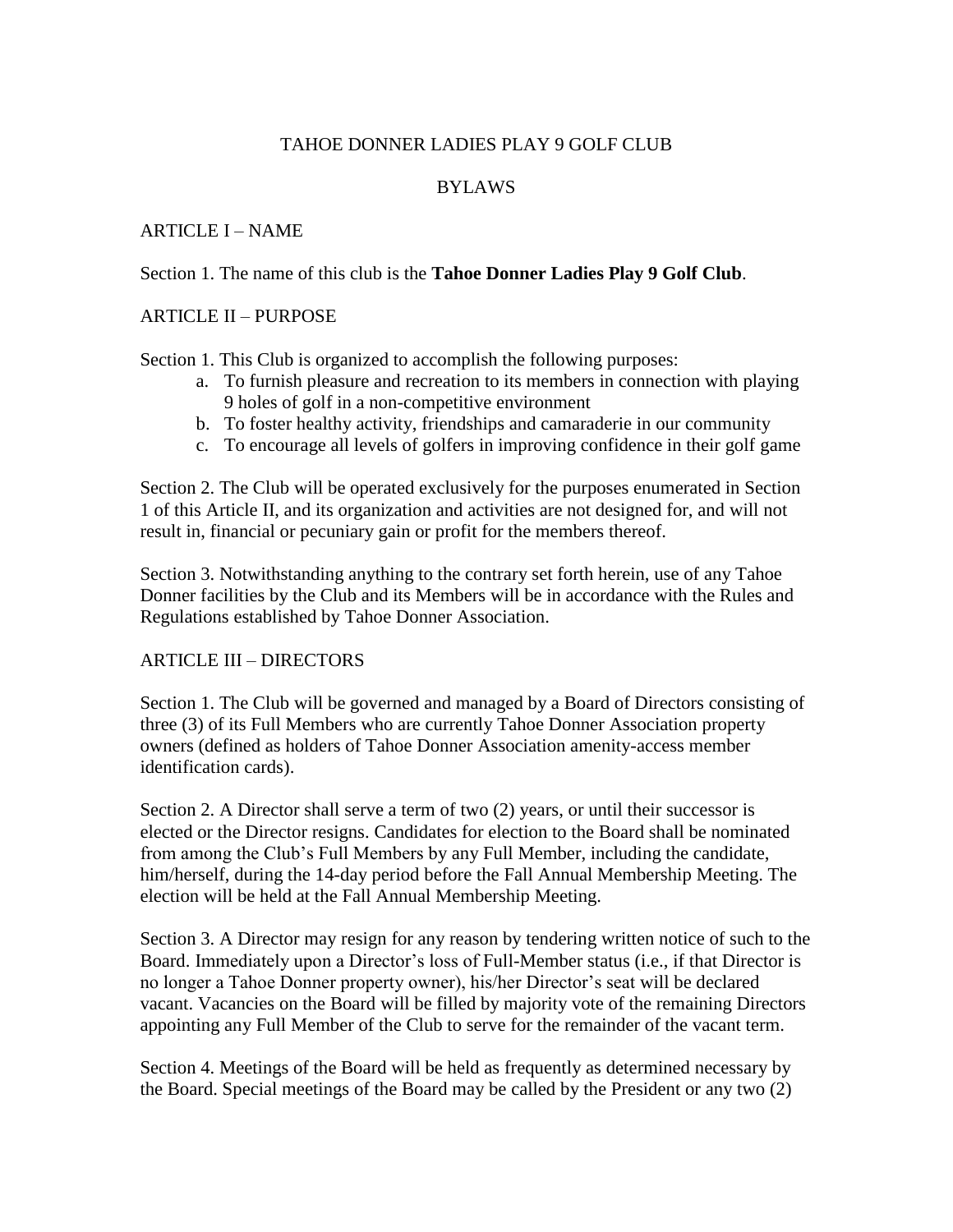Directors. A majority of the Directors then serving on the Board will constitute a quorum for the transaction of business.

## ARTICLE IV – OFFICERS

Section 1. The officers of the Club will be a President, a Vice President, and a Treasurer. Said officers will be filled by the three Directors. The Directors will agree among themselves as to who should be the President, the Vice President, and the Treasurer.

Section 2. The President shall preside at all meetings of the Board and of the membership. Membership communications will be primarily the responsibility of the President, with input from the Vice President and Treasurer.

Section 3. The Vice President, in the absence of the President, shall preside at all meetings of the Board and of the membership. Annual membership drives and membership events will be primarily the responsibility of the Vice President with input from the President and Treasurer, as well as input from the membership gathered at the Spring Annual Meeting.

Section 4. The Treasurer shall maintain adequate records of, and be ultimately responsible for all funds and accounts of the Club. All checks issued by the Club will be signed by the Treasurer and one other Director, agreed upon by the three Directors.

# ARTICLE V – MEMBERSHIP

Section 1. The Club will have two classes of female membership: Full Members include those who own residential property within Tahoe Donner and their immediate family members (holders of amenity-access member identification cards); Associate Members include all others.

Section 2. The club will seek to maintain at least sixty percent (60%) of its membership as Full Members. No new Associate Members will be permitted to join during any period when Full Members number less than 60% of the total membership.

Section 3. Full Members will be entitled to vote at Club membership meetings; Associate Members will have no voting rights.

Section 4. The three Directors shall set annual dues. Such dues will be payable by Full Members and Associate Members at or before the Annual Spring Membership Meeting. Section 5. Following reasonable notice and an opportunity to be heard, the Board may revoke the membership of any Member whose conduct is determined to be contrary to the best interests of the Club or in violation of the Tahoe Donner Golf Club rules of conduct.